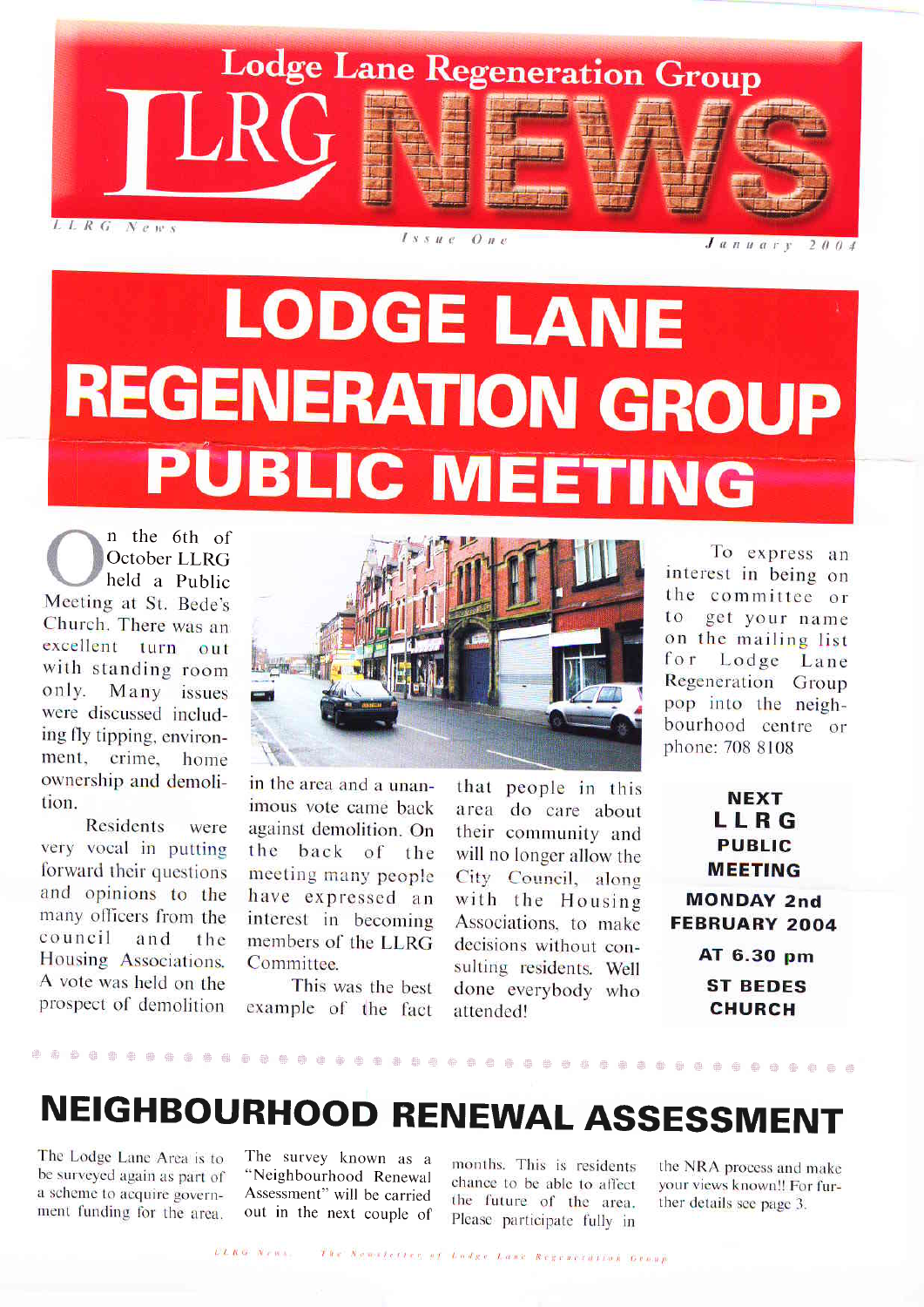LLRG NEWS

FOCUS

 $f$ , and  $\ddot{a}$  are  $f$  and  $\ddot{r}$  respectively.

# TENANTS - BUY YOUR ON HARTINGTON OWN HOME??? **HOUSING**

Many housing association tenants want to buy their own homes. Usually council tenants have the right to buy their homes but with housing associations the situation is usually different. In certain circumstances housing association tenants may have the right to buy their home but normally it is at the discretion of the housing association. If tenants approach them to buy the property the feed back we have received is that the housing association usually refuses. As of going to print no one in Liverpool B in the last two years has benefited from this scheme even though many people havc requested the opportunity to buy their homes.

We think this is unfair as often tenants have paid rent at the property for years and have in effect already paid for the property many times over. This can

sometimes be reflected by buyers getting a discount on the actual value based on the number of years they have occupied their property.

LLRG want to establish how many tenants do wish to buy their own homes if they were given the chance - when we have established how many do want to buy their houses we can consider approaching the housing associations to get them to agree to people buying their homes if they wish. In some circumstances a voluntary purchase grant of up to £10,000 may be available to assist with the purchase.

Please help us to help  $you - if you are inter$ ested in buying your home please can you telephone Fiona Parry of LLRG on 07957 596 544 or e mail on fionaparry@blueyonder.co.uk

# LHT/RIVERSIDE ROAD ASSOCIATION HOMES FOR SALE



People have no doubt heard of the LHT/ Riverside initiative to release void properties for sale on Hartington Road. Preference has been given to local people who wish to buy the houses to live in themselves There has been an over\_ whelming response and the scheme is completely oversubscribed. Your committee is lobbying harcl to get this popular scheme extended so void properties in the Groves can be put up for sale to ensure these properties are brought back into use as opposed to demolished. At present the Housing Associations are resisting but your Committee are discussing the issue with Cllr Flo Clucas to enlist her help to try to persuade the housing associations to release more properties for sale. Cllr Clucas wants to retain the existing cityscape rather than demolish it. Lets keep up the lobby and get these houses sold so they can be renovated and provide someone with a good home!!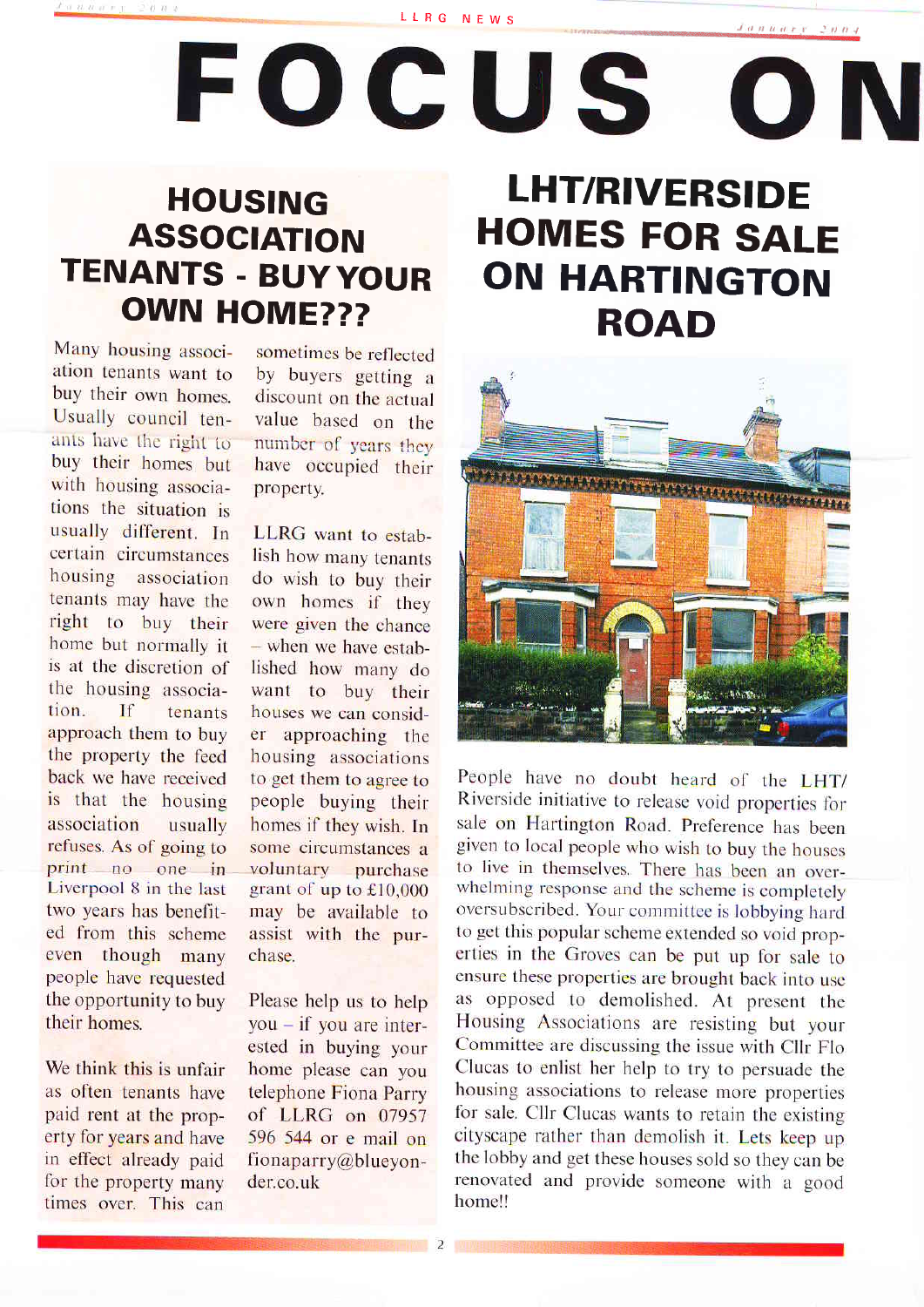LLRG NEWS

# HOUSING

## **NEIGHBOURHOOD RENEWAL ASSESSMENT**

According to Mark Wiggins Liverpool City Council Regeneration Officer, the NRA will look at:

- Characteristics and condition of the housing stock Characteristics of the residents
- Views of the residents
- $\frac{1}{2}$
- Characteristics and views of landlords
- Transport and traffic conditions  $\frac{1}{2}$
- Commercial activity R.
- Commercial and employees views  $\frac{1}{26}$
- Characteristics and condition of the environment ુંદ
- Costs

This work should lead to the area being declared a Renewal Area. It will generate a number of options for the future regeneration of Lodge Lane and help both the City Council and the community decide on what is the best way forward.

The threat of demolition has been hanging over Lodge Lane for a long time now and it still is a very real option if the people of the area do not stand up and say no. A lot of older people who own their own homes in the area will lose out if demolition goes ahead. Their houses will be knocked down and they will be forced to move. Due to the low value of properties in the area they will not be able to buy an equivalent house in another part of South Liverpool so they will be forced to move into rented accommodation after owning their own home. This has to

be wrong. Why is it that the same house in Aigburth is worth five times as much as it is in Lodge Lane?

LLRG is very concerned that some people in the city council still think that knocking down old buildings to put up new ones will help to improve the area. What they don't seem to understand is that Georgian and Victorian buildings have been knocked down constantly in this area since the 1960s and the area has got worse not better. The Coltart Road houses were built less than twenty years ago and many of them look worse than some of the houses that have stood for 130 years!

LLRG believes that refurbishment is the better and financially cheaper option for the area. We believe that there is a need to bring more owner occupiers to live in the area and this can be done without disenfranchising the current community simply by renovating empty properties and putting them on the market. The increase in owner- occupiers would have a very positive effect on local businesses, as owner-occupiers tend to have more expendable income.

It is time the Council and the Housing Associations realised it is people that make an area not the houses. Please participate fully in the NRA process and make your views known!!

### **GRANBY TOXTETH MASTERPLAN**

Some of you will have seen the presentation of the Granby Toxteth Masterplan. The city council will be voting on whether to endorse the Masterplan in January 2004. Your committee have been lobbying the City Council to endorse the Plan

with modification  $-$  i.e. not to endorse the bit about demolishing the Groves. Overall a Masterplan is to be welcomed and it is hoped that it will provide a framework to kick start regeneration in the area which has been neglected for so long.

#### **LANDLORD NOT DOING REPAIRS??**

李由毕毕中华中国中国的中国中国中国中国中国中国中国

If you are a tenant and advice contact the your property needs repair then you may be able to force your landlord to carry out the repairs. Also you may be entitled to Legal Aid to help you with the negotiations with your Landlord. For free

Liverpool 8 Law Centre 34 Princess Road Liverpool 8 Tel 0151 709 7222 or Citizens Advice Bureau, 15 High Park Street Liverpool 8. Tel 0151 280 8484